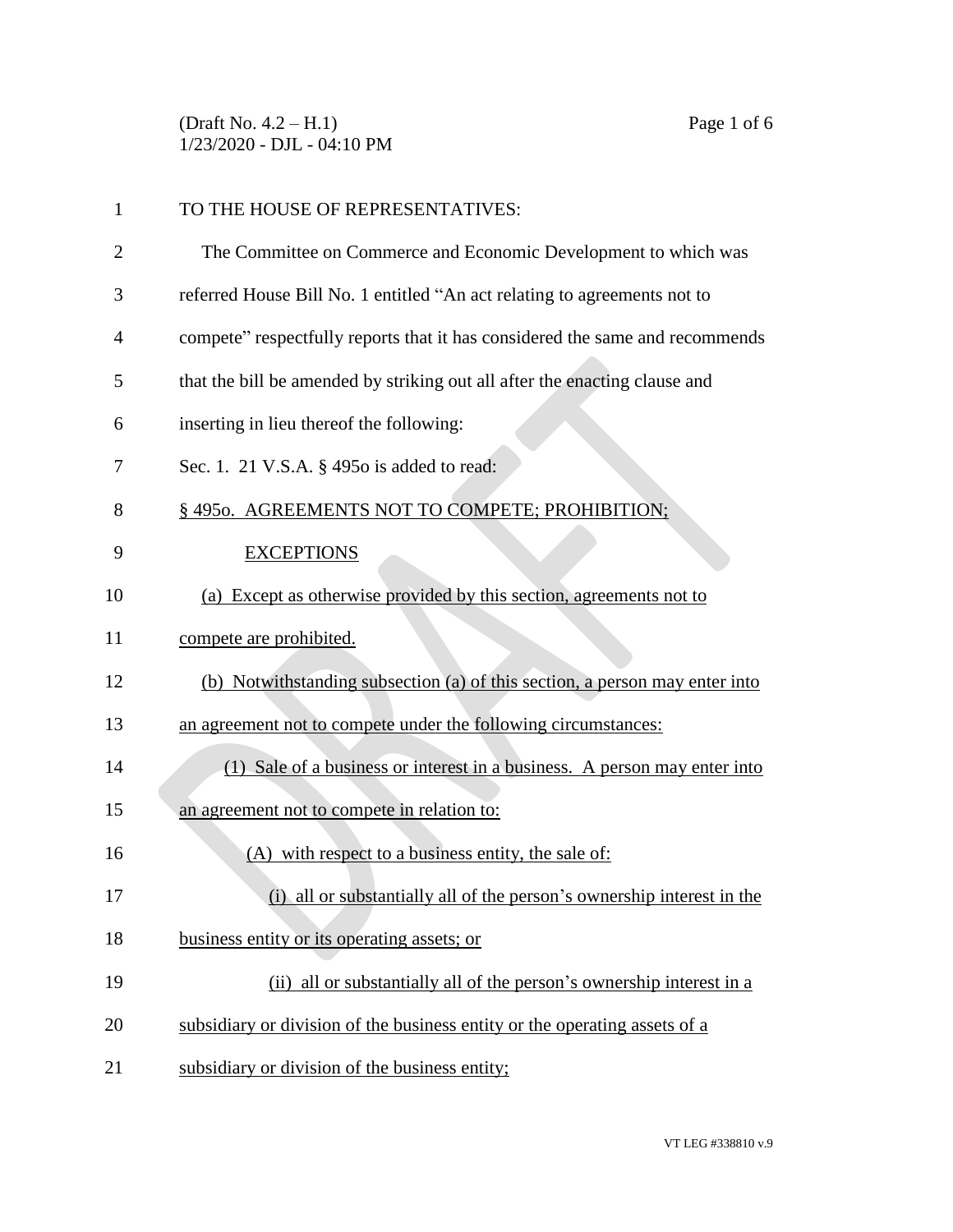## (Draft No. 4.2 – H.1) Page 2 of 6 1/23/2020 - DJL - 04:10 PM

| 1              | (B) with respect to a partnership in which the person is a partner, the          |
|----------------|----------------------------------------------------------------------------------|
| $\overline{2}$ | dissolution of the partnership or the dissociation of the person from the        |
| 3              | partnership; or                                                                  |
| $\overline{4}$ | (C) with respect to a limited liability company in which the person is           |
| 5              | a member, the dissolution of the limited liability company or the termination of |
| 6              | the person's interest in the limited liability company.                          |
| 7              | (2) Agreements supported by consideration. A key employee may enter              |
| 8              | into an agreement not to compete with a business entity at the commencement      |
| 9              | of employment or in relation to a promotion or a substantial change in the       |
| 10             | employee's job responsibilities if the agreement satisfies all of the following  |
| 11             | requirements:                                                                    |
| 12             | $(A)(i)$ If the agreement is in relation to a promotion or a substantial         |
| 13             | change in the employee's job responsibilities:                                   |
| 14             | (I) the employee receives additional compensation in relation to                 |
| 15             | the promotion or substantial change in the employee's job responsibilities; and  |
| 16             | the agreement not to compete is supported by substantial                         |
| 17             | consideration that is specified in the agreement.                                |
| 18             | (ii) If the agreement is in relation to the commencement of                      |
| 19             | employment, the agreement not to compete is supported by substantial             |
| 20             | consideration that is specified in the agreement.                                |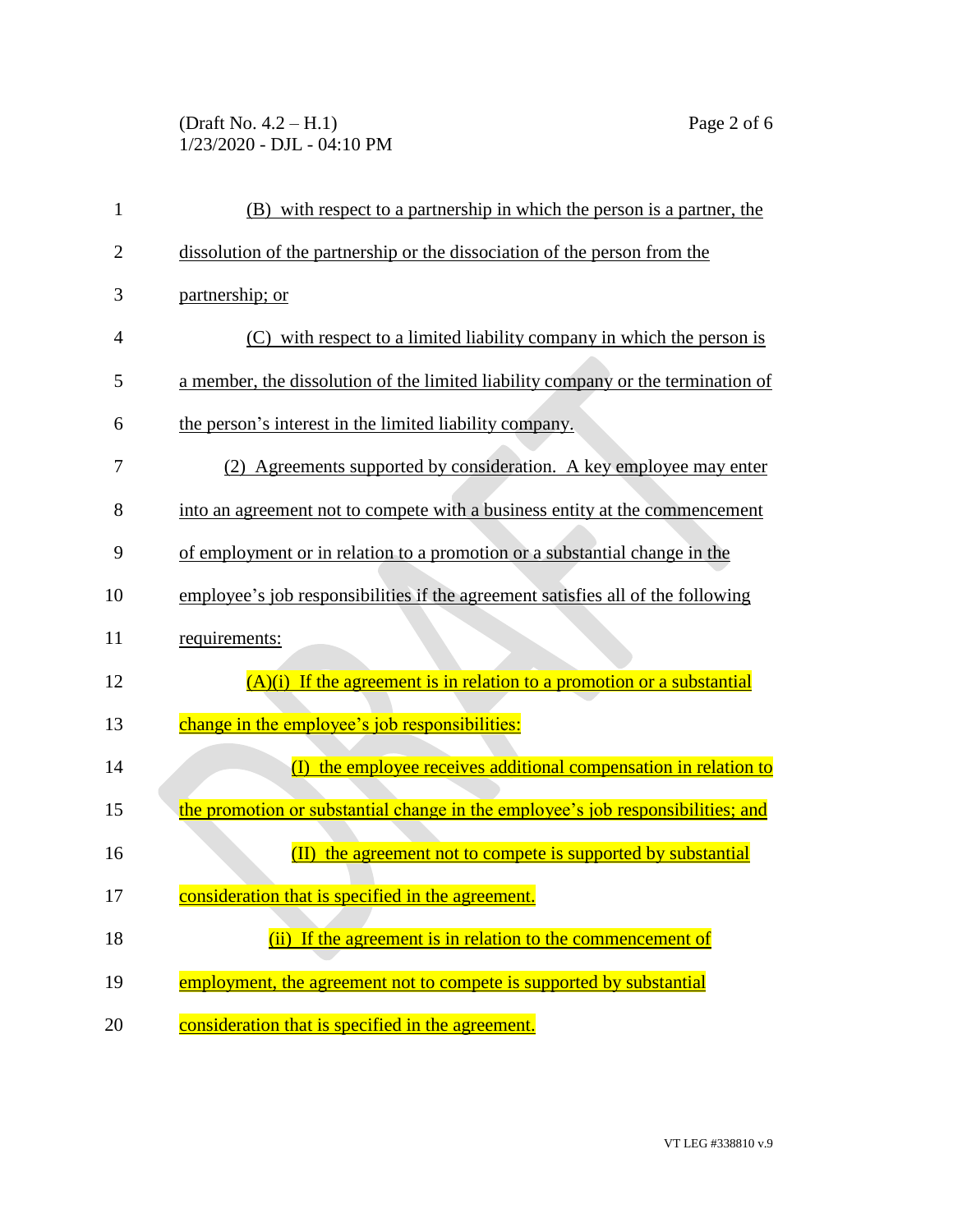## (Draft No. 4.2 – H.1) Page 3 of 6 1/23/2020 - DJL - 04:10 PM

| $\mathbf{1}$   | (B) The agreement is in writing and signed by the employer and the                           |
|----------------|----------------------------------------------------------------------------------------------|
| $\overline{2}$ | employee.                                                                                    |
| 3              | $(C)(i)$ If the agreement is entered into in relation to the                                 |
| $\overline{4}$ | commencement of employment, it is provided to the employee with the formal                   |
| 5              | offer of employment or 10 days before the commencement of employment,                        |
| 6              | whichever is earlier; or                                                                     |
| 7              | (ii) if the agreement is entered into in relation to a promotion or a                        |
| 8              | substantial change in the employee's job responsibilities, it is provided to the             |
| 9              | employee at least 10 days before it will take effect.                                        |
| 10             | (D)(i) The agreement states that the employee has the right to consult                       |
| 11             | with an attorney prior to signing the agreement and that the employer shall                  |
| 12             | reimburse the employee for the cost of consulting with an attorney for the                   |
| 13             | purpose of reviewing the agreement and obtaining legal advice.                               |
| 14             | (ii) The agreement shall, at a minimum, provide that the employer                            |
| 15             | shall reimburse the employee for a period of up to two hours of attorney time                |
| 16             | at an hourly rate equal to or greater than the rate established by the                       |
| 17             | Commissioner of Labor.                                                                       |
| 18             | The limitations set forth in the agreement are reasonable in time,<br>(E)                    |
| 19             | geographical area, and the scope of activity to be restrained.                               |
| 20             | $(c)(1)$ Nothing in this section shall be construed to prohibit an agreement                 |
| 21             | that prohibits the disclosure of trade secrets as defined in $9 \text{ V.S.A. }$ \$4601 or a |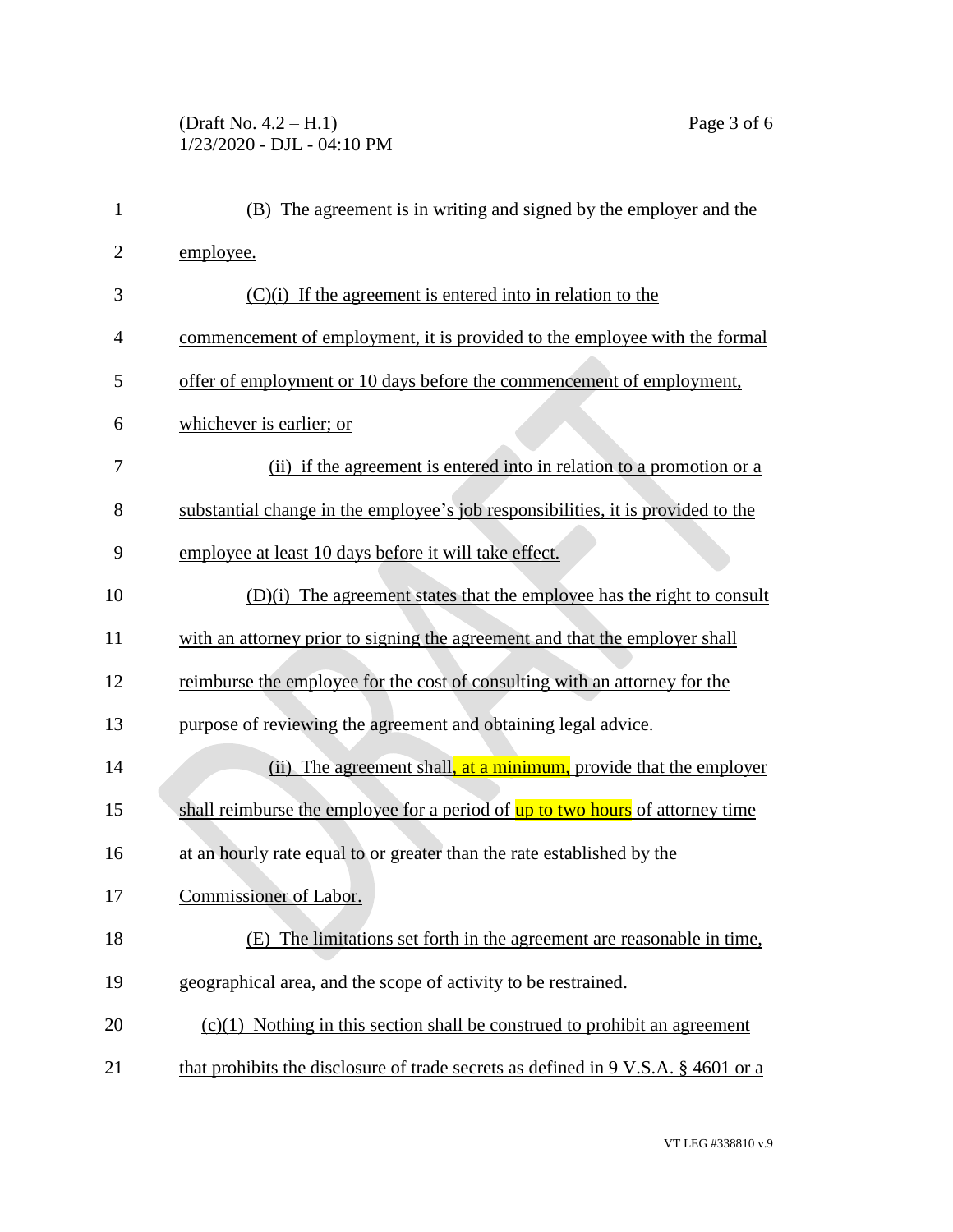(Draft No. 4.2 – H.1) Page 4 of 6 1/23/2020 - DJL - 04:10 PM

| $\mathbf{1}$   | nondisclosure agreement that protects confidential business information that        |
|----------------|-------------------------------------------------------------------------------------|
| $\overline{2}$ | does not constitute a trade secret.                                                 |
| 3              | (2) Nothing in this section shall be construed to prohibit a                        |
| 4              | nonsolicitation agreement between an employer and an employee provided that         |
| 5              | the limitations set forth in the agreement are reasonable in time, geographical     |
| 6              | area, and the scope of activity to be restrained.                                   |
| 7              | (d) Any provision of an employment contract or other agreement entered              |
| 8              | into on or after July 1, 2020 that violates the provisions of this section shall be |
| 9              | void and unenforceable.                                                             |
| 10             | (e) As used in this section:                                                        |
| 11             | (1) "Agreement not to compete" means any agreement between a person                 |
| 12             | and a business entity that restrains the person from engaging in a lawful           |
| 13             | profession, trade, or business within a specified geographic area in which the      |
| 14             | business entity carries on its business.                                            |
| 15             | (2) "Business entity" includes any partnership, limited liability                   |
| 16             | company, corporation, cooperative, or mutual benefit enterprise.                    |
| 17             | (3) "Executive, professional, or administrative employee" means an                  |
| 18             | employee who is exempt from the wage and hour provisions of the Fair Labor          |
| 19             | Standards Act pursuant to 29 U.S.C. $\S$ 213(a)(1) and is employed in a bona        |
| 20             | fide executive, administrative, or professional capacity, as defined pursuant       |
| 21             | 29 C.F.R. Part 541.                                                                 |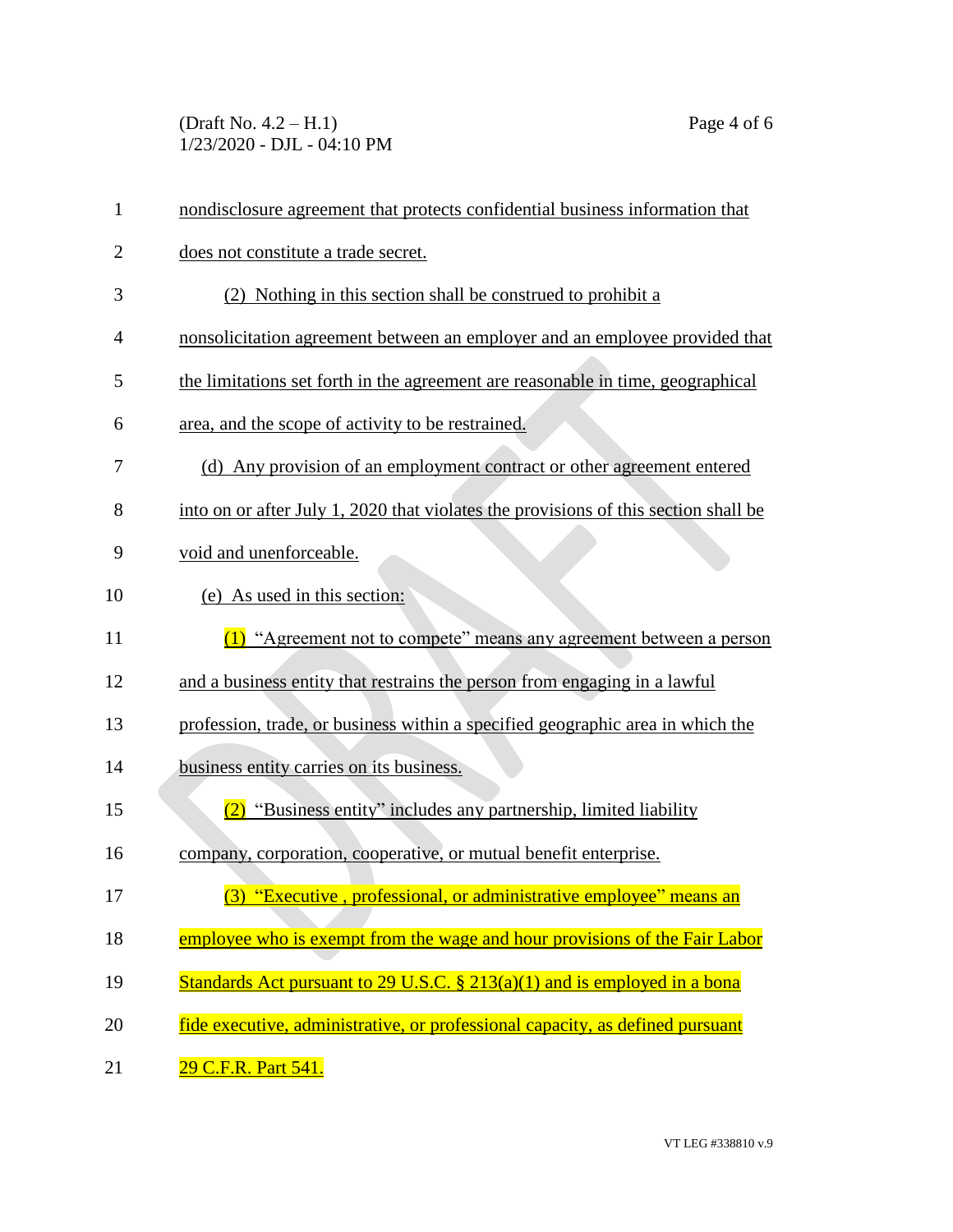## (Draft No. 4.2 – H.1) Page 5 of 6 1/23/2020 - DJL - 04:10 PM

| $\mathbf{1}$   | (4) "Key employee" means an employee who:                                    |
|----------------|------------------------------------------------------------------------------|
| $\overline{2}$ | (A) is an executive, professional, or administrative employee; and           |
| 3              | (B) earns wages or a salary equal to at least one and one-half times         |
| 4              | the Vermont average annual wage.                                             |
| 5              | (5) "Nonsolicitation agreement" means an agreement between an                |
| 6              | employer and an employee pursuant to which the employee agrees not to:       |
| 7              | (A) solicit or recruit the employer's employees; or                          |
| 8              | (B) solicit or transact business with customers or clients of the            |
| 9              | employer who were customers or clients while the employee was employed by    |
| 10             | the employer.                                                                |
| 11             | (6) "Vermont average annual wage" means the most recent average              |
| 12             | annual wage for Vermont published by the U.S. Bureau of Labor Statistics.    |
| 13             | Sec. 2. EDUCATION AND OUTREACH                                               |
| 14             | The Secretary of Commerce and Community Development, the Attorney            |
| 15             | General, and the Commissioner of Labor shall, on or before October 15, 2020, |
| 16             | jointly develop and make available on the Agency of Commerce and             |
| 17             | Community Development's, the Attorney General's, and the Department of       |
| 18             | Labor's websites information and materials to educate and inform employers   |
| 19             | and employees about the provisions of 21 V.S.A. § 4950.                      |